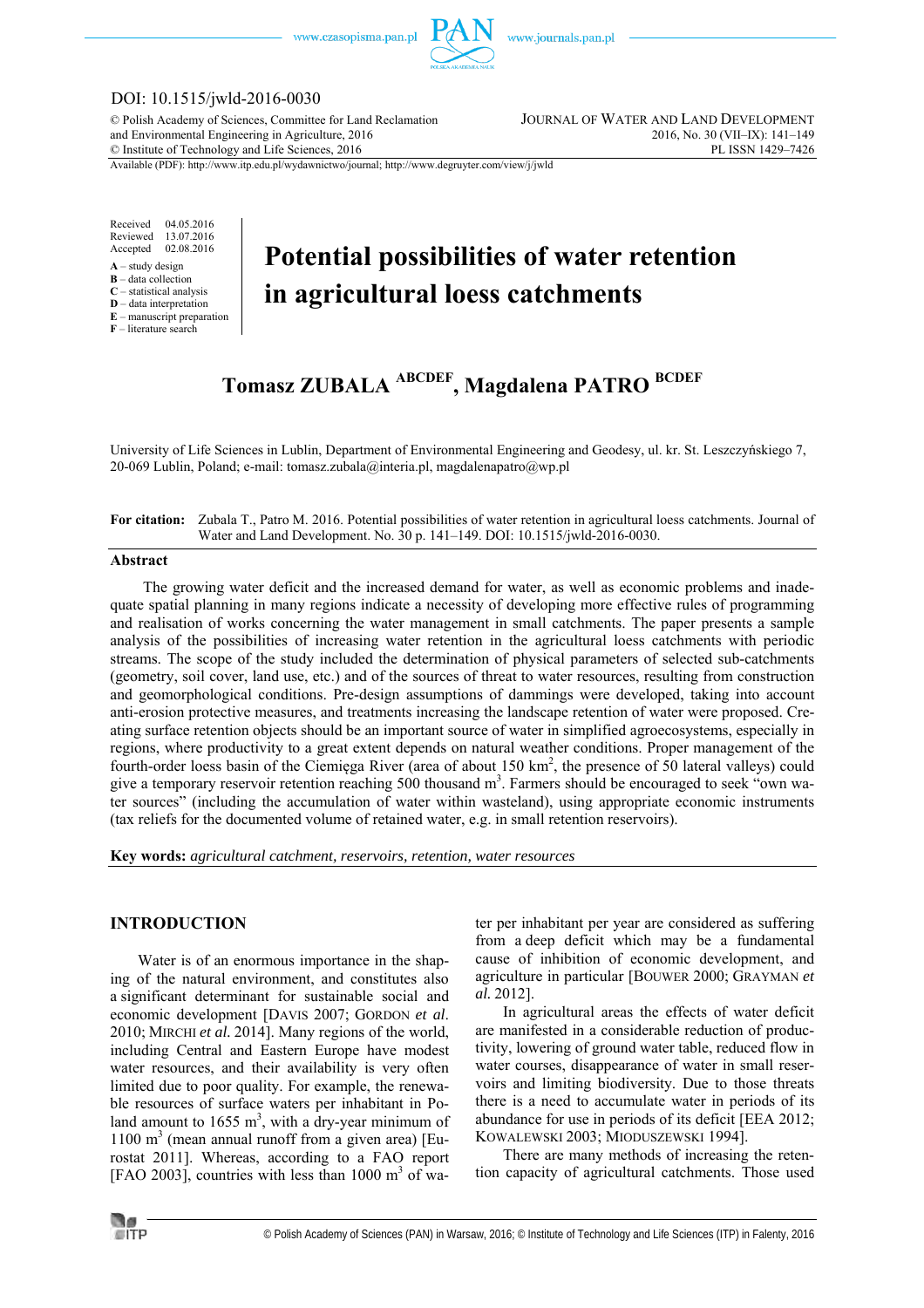in the case of surface water retention include, among other things, regulation of outflow from ponds, accumulation of water in melioration ditches, increase of valley retention, but primarily the construction of reservoirs on water courses. Creating reservoirs also influences the regulation of flow, increases ground water resources and limits erosion [DEITCH *et al.* 2013; MIODUSZEWSKI 1994; 2012].

The extension of water retention in sub-catchments is, in many cases, the condition for the creation of reservoir retention in larger river valleys (e.g. upland erosive areas). The migration of biogenic components and suspended matter, and the high capacity of reservoirs to retain certain contaminants determine the serious threat of eutrophication processes. In numerous cases the accumulation of biogenic elements and bottom sediments significantly reduces the economic value of reservoirs and renders their exploitation impossible [JUSZCZAK, KĘDZIORA 2003; PATRO, ZUBALA 2012; WHITE *et al.* 1996; ZUBALA 2009].

In the deficit regions, programs of retention increasing should include complex operations in the range of water management in small river basins for the purpose of improvement of water resources and their rational use, taking into account both the economic needs and the requirements of the natural environment [MIODUSZEWSKI 2003]. The theoretical assumptions often look very good, but it is usually a long way to the success. In developing countries, the reasons are low financial investments and complicated formal procedures. The small increase of the amount of stored water is also a result of poor utilisation of the retention capacity of melioration systems which constitute an important element of infrastructure of agricultural areas [KOWALEWSKI 2008].

The objective of this paper is to present a concept of increasing water retention in loess micro-catchments, based primarily on the construction of small reservoirs in the bottoms of slope catchments with periodic flow and on correcting selected landscape elements. Special attention was devoted to the pre- -design studies covering agricultural upland areas outside of the basic water courses of the drainage basin. In such countries as Poland, for decades improperly implemented spatial planning (including the construction of settlements on the valleys of large rivers), which makes small agricultural catchments of particular importance in the development of water resources. Creating surface retention objects would be an important source of water in simplified agroecosystems. This would contribute to independence of productivity from natural weather conditions.

### **MATERIALS AND METHODS**

The research objects are situated within the mesoregion Nałęczowski Plateau in the drainage basin of the Ciemięga River (neighborhood of Lublin agglomeration). Most of the area of the drainage basin is included in the Ciemięga Valley Protected Landscape Area. That sub-region is extremely poor in surface waters.

The research works were carried out successively (by stages) in the years 2000–2013. The development of the pre-design assumptions was preceded with numerous field observations, surveys at the locations of the reservoirs, and analyses of cartographic materials (topographic maps 1:10 000, cadastral maps 1:5 000). The detailed scope of the work included the determination of boundaries and physical parameters of catchments of the reservoirs; determination of dimensions and methods of construction of the reservoirs; calculation of the volume of earth masses moved (method of surface levelling along profiles with determination of basic geometric solids). The analysis and presentation of the basic parameters of the studied catchments (e.g. land relief) was possible thanks to the performing of a numerical model of the area by means of the program ArcGIS (Spatial Analyst). The image obtained was superimposed on a topographic map at 1:10 000 (geodesy geographic coordinates in the EUREF-89 system). The analyses included also meteorological, hydrological and hydrogeological observations conducted in the research area in the years 2000–2003. Measurements of daily precipitation totals in the area of research catchments were performed with Hellmann rain gauge (the own rainfall station). In order to recognise the size of barren surface runoff, hydrometric measurement sites were established on watercourses. In these places water levels were measured, and the flow rate at different filling of river-beds were determined. The measurement results were the basis for plotting discharge curves for particular hydrometric profiles. The readings of water levels were performed systematically once a day, except for periods of snow melting, when the registration was carried out several times a day. Measurements of flow rates were performed once every 10 days with the method of collecting vessel – using baffles (flow of less than 3  $dm^3 \cdot s^{-1}$ ) or with a hydrometric mill HEGA-1 (flow of more than  $3 \text{ dm}^3 \text{ s}^{-1}$ ). Due to technical and financial limitations and the location of the catchment 3 in the catchment 2, the research of surface runoffs was conducted only in the estuary sections of the catchment 1 and 2.

In the area of all planned reservoirs, observations of changes of groundwater table levels were performed. The measuring sites were located in the valley bottoms and slopes on both sides of watercourses. Depending on a width of a valley bottom and landform feathures of the adjacent area, 3 to 4 piezometers were installed on each side (extreme positions were 30–70 meters away from a streamline). Wells were done to the depth from 150 cm (a valley bottom) to 300 cm (slopes). Groundwater levels were recorded at intervals of ten days.

In the vicinity of the planned reservoirs, research on soil and ground was also performed. The exact profile of the area, thickness of humus and transitional horizons, and the depth of parent rock were deter-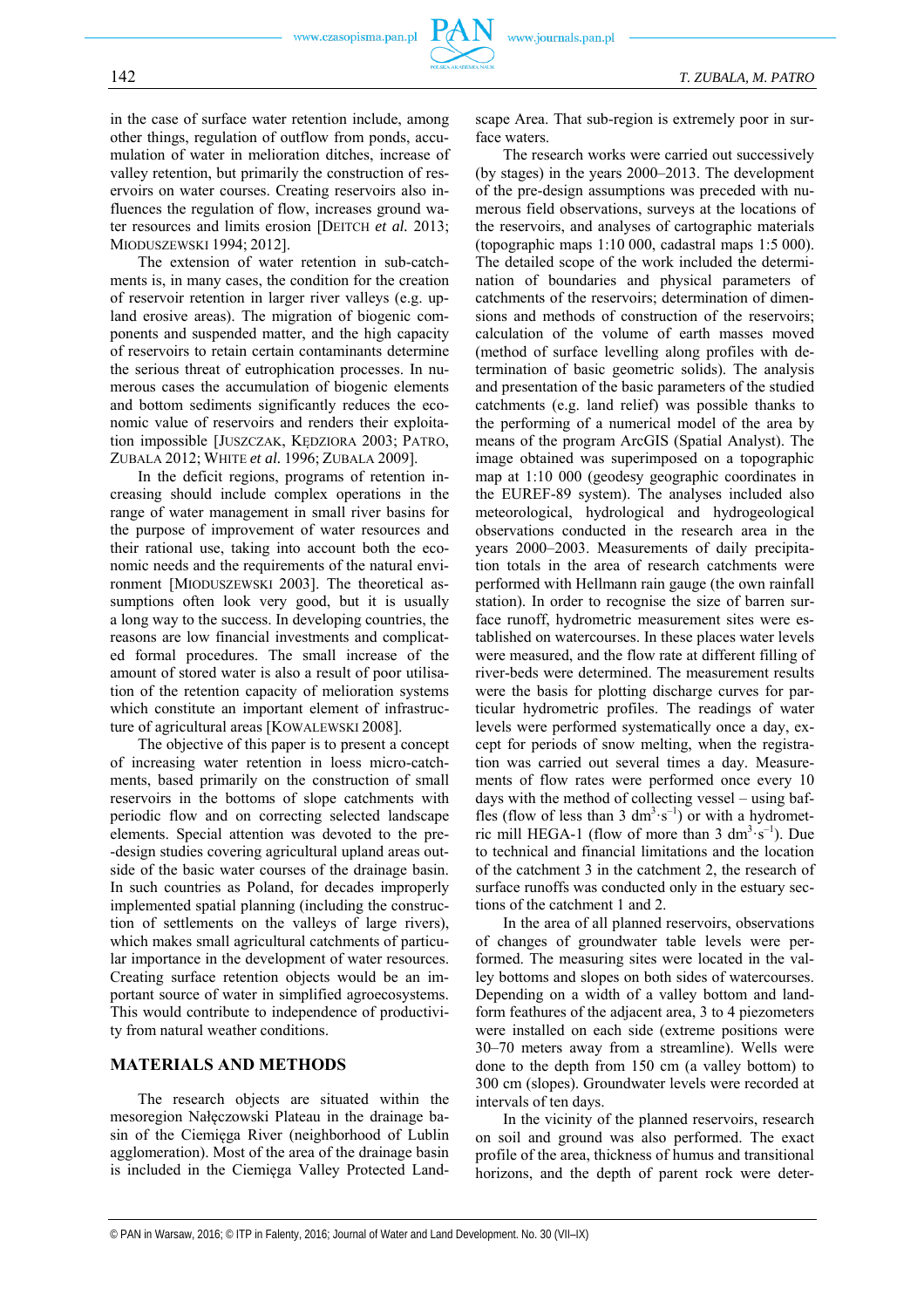*Potential possibilities of water retention in agricultural loess catchments* 143

mined. Location of the particular layers was established on the basis of range drilling. Soil pits were done on each route. Material for analyses of physical properties was taken from characteristic levels and layers (e.g. the granulometric composition – Bouyoucos-Casagrande's areometric method, the density of the solid phase – pycnometer method, the permeability of water – permeameter of Eijkelkamp company). On each side of the watercourse 3 soil pits were located (the valley floor, the slope, the beginning of the plateau).

# **RESULTS AND DISCUSSION**

#### **GEOMETRY, SURFACE FEATURES AND CATCHMENT USE**

Three neighbouring catchments were selected for the study, catchment No. 3 being situated within the area of catchment No. 2 – constituting its upper part (a system of two reservoirs was planned in the bottom of the same valley), while only one water reservoir is considered for construction in catchment No. 1 (Fig. 1).



Fig. 1. Location of studied catchments; source: own elaboration

The catchments occupy a combined area of 630 ha and they are situated between ordinates 195 and 234 m a.s.l. The mean altitudes are from 214.5 (catchment 2) to 220.5 m a.s.l. (catchment 3), at average slopes from 1.84 (catchment 2) to 2.52% (catchment 1). The maximum slopes occur in the axial parts of the catchments (valley slopes sloping towards the lines of the water courses) and in their upper parts (bifurcations of main valleys). Regions with the least slopes predominate on the hilltops and in depressions of the ground. In the area under study steep and short slopes dominate (Phot. 1).

The differences in elevation between the watershed and the valley bottoms reach 20 m. The width of the bottoms of the main valleys varies within the range of 20–120 m. The lengths of the catchments



Phot. 1. Adjacent surroundings of planned reservoir No. 1; (photo *T. Zubala*)

along the axes of the main valleys vary from 1.67 (catchment 1) to 3.10 km (catchment 2), while mean widths attain values from about 1 (catchments 1 and 3) to 1.45 km (catchment 2). The highest value of elongation index is characteristic of catchment 1 (0.91) which is, like catchment 2, divided asymmetrically by the bed of the water course (Tab. 1).

**Table 1.** Physical characteristics of catchments

| Geometry                    | Catchment  | Catchment     | Catchment   |  |  |  |
|-----------------------------|------------|---------------|-------------|--|--|--|
| and surface features        |            | $\mathcal{L}$ | 3           |  |  |  |
| Area, $km2$                 | 1.82       | 4.48          | 2.07        |  |  |  |
| Length, km                  | 1.67       | 3.10          | 2.05        |  |  |  |
| Perimeter, km               | 6.89       | 10.17         | 6.96        |  |  |  |
| Compactness coefficient     | 1.43       | 1.34          | 1.35        |  |  |  |
| Elongation ratio            | 0.91       | 0.77          | 0.79        |  |  |  |
| Mean altitude, m a.s.l.     | 217        | 214.5         | 220.5       |  |  |  |
| Extreme altitudes, m a.s.l. | 200-234    | 195-234       | $207 - 234$ |  |  |  |
| Slope, $%$                  | 2.52       | 1.84          | 1.88        |  |  |  |
| Maximum slope, %            | 17         | 20            | 17          |  |  |  |
| Land use (ha $/$ %)         |            |               |             |  |  |  |
| Arable lands                | 156.4 /    | 370.9/        | 185.5/      |  |  |  |
|                             | 85.9       | 82.8          | 89.6        |  |  |  |
| Grasslands                  | 4.3 / 2.4  | 24.9 / 5.6    | 7.7/3.7     |  |  |  |
| Orchards                    | 13.0 / 7.1 | 22.7/5.1      | 6.6 / 3.2   |  |  |  |
| Wastelands                  | 0.5/0.3    | 12.1 / 2.7    | 2.6/1.3     |  |  |  |
| Forests, shelterbelts       | 0.2 / 0.1  | 1.0/0.2       | 0.1 / 0.0   |  |  |  |
| Built-up areas, roads       | 7.3/4.0    | 15.3 / 3.4    | 3.7/1.8     |  |  |  |
| Surface waters              | 0.3 / 0.2  | 1.1/0.2       | 0.8 / 0.4   |  |  |  |
|                             |            |               |             |  |  |  |

Source: own study.

The catchments are drained by means of shallow melioration ditches, not maintained for many years. Their depths at the outlet sections do not exceed 0.6 m. The average slopes of their channels are about 0.6%.

The dominant land use type in the research area is agricultural lands. They occupy 94% of the total area, arable lands accounting for nearly 84% of the area, and remaining small amount of about 10% being grasslands and orchards (Tab. 1). Pastures and meadows dominate in the lower parts of the slopes and in the bottom of the valley (Phot. 1). In the outlet section they are often strongly waterlogged, which makes their use difficult. Forests and shelterbelts constitute only 0.2% of the total area. Shelterbelts can be encountered primarily in the vicinity of buildings and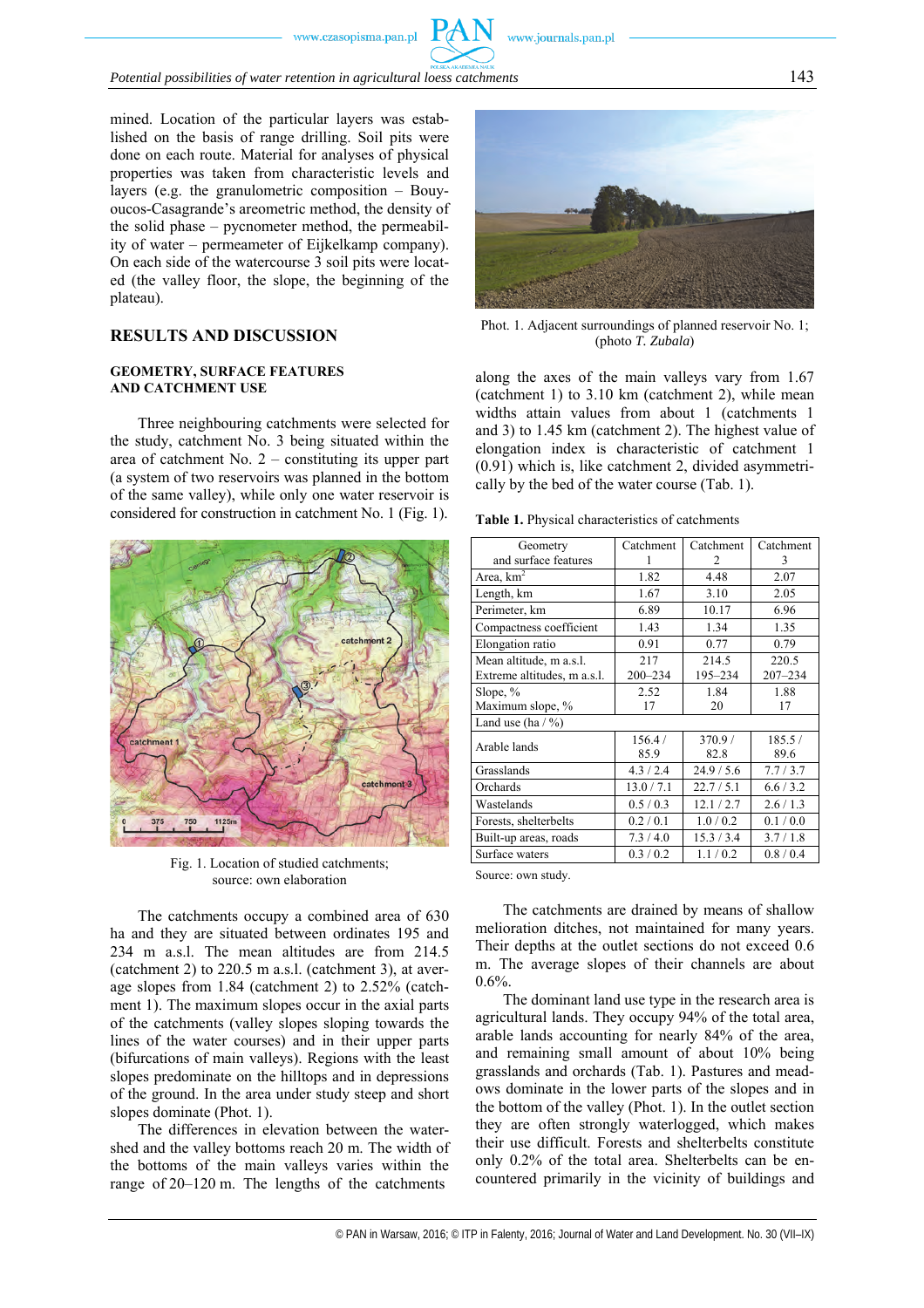

along water courses. Location of reservoirs must take into account the presence of few groups of trees in the valley bottoms. A very small share of trees on such areas and the need to maintain the greatest biodiversity exclude the possibility of removing even individual trees [BROCKERHOFF *et al.* 2008; HIETALA-KOIVU *et al.* 2004]. Terrains under water constitute a total of 1.4 ha, which is only 0.2% of the total area. The remaining part of the area is occupied by built-up areas and roads. The total length of roads within the catchments under analysis is approximately 37 km, a large part of which is unhardened.

Arable fields in the research area have the form of elongated rectangles, their longer borders often running along the lines of the steepest slopes. As a consequence, the non-favourable cultivation along the slope is conducted. With such an arrangement of the fields, the conventional tillage treatments accelerate and amplify the processes of erosion [BOARDMAN, POESEN 2006; VAN OOST *et al.* 2000]. The arrangement of the plots affects also the situation of the access roads. In many cases they run along the slope lines. Thus the roads become the runoff channels of eroded soil, and in extreme cases they transform into impassable ravines [JÓZEFACIUK, JÓZEFACIUK 1999].

The small surface areas and the compact shapes of the catchments, the specific relief of the area (undulating hilltops transiting into steep slopes, bifurcated valley), the arrangement of the roads and the absence of forests are factors accelerating water runoff from the area studied. The runoff is additionally facilitated by the ditches which perform only the drainage function [SKAGGS *et al.* 1994].

# **SOIL AND GROUND CONDITIONS**

Selected properties of the soil in the research transverse profiles made in the region of the planned reservoirs are presented in Table 2. The depth of the humus horizon varies from 0.2 (steep slopes) to 0.7 m (food of slopes with deposited products of erosion). The humus horizon overlies a transition layer with depth from 0.6 to 1.8 m. That layer merges into the loess bedrock. In the bottom of the valley there is a thick layer of diluvial formations, and groundwater table stagnates often shallowly beneath the ground surface. Anaerobic conditions are conducive to gleying processes and to the formation and accumulation of large amounts of organic mater retaining the features of moorsh.

**Table 2.** Selected physical properties and grain-size distribution of soil in measuring cross-sections of catchments (shown extreme values and average)

|                                                 |                         |                         | Valley bottoms          |                         | Slopes                  |                         |                         |                         |
|-------------------------------------------------|-------------------------|-------------------------|-------------------------|-------------------------|-------------------------|-------------------------|-------------------------|-------------------------|
| Soil properties                                 | Depth, cm               |                         |                         |                         |                         |                         |                         |                         |
|                                                 | $20 - 25$               | $55 - 60$               | $80 - 85$               | $95 - 100$              | $15 - 20$               | $55 - 60$               | $90 - 95$               | $105 - 110$             |
| Bulk density, $Mg·m-3$                          | $0.90 - 1.44$<br>(1.18) | $0.45 - 1.64$<br>(1.04) | $1.57 - 1.65$<br>(1.62) | $0.39 - 1.59$<br>(1.06) | $1.39 - 1.61$<br>(1.55) | 1.48–1.59<br>(1.54)     | $1.51 - 1.68$<br>(1.61) | $1.52 - 1.67$<br>(1.60) |
| Total porosity, %                               | $41.1 - 62.0$<br>(50.3) | $31.7 - 81.7$<br>(56.9) | $39.9 - 40.9$<br>(40.3) | $38.6 - 79.5$<br>(56.8) | 38.0-47.4<br>(41.4)     | $41.0 - 43.3$<br>(41.9) | $35.8 - 42.9$<br>(38.4) | 33.8-42.9<br>(38.4)     |
| Filtration coefficient<br>$(cm·s^{-1})·10^{-6}$ | 58-1899<br>(526)        | $12 - 458$<br>(209)     |                         | $161 - 254$<br>(208)    | $11 - 242$<br>(112)     | $77 - 289$<br>(174)     | $19 - 59$<br>(34)       | $33 - 398$<br>(216)     |
| Sand, %                                         | $0.1 - 0.9$<br>(0.5)    | $1.3 - 2.0$<br>(1.7)    | $0.1 - 0.6$<br>(0.4)    |                         | $0.1 - 1.0$<br>(0.5)    | $0.1 - 0.7$<br>(0.3)    | $0.1 - 1.5$<br>(0.8)    | $0.3 - 1.0$<br>(0.7)    |
| Silt, $%$                                       | 59.9-67.4<br>(64.5)     | $46.7 - 52.0$<br>(49.4) | $42.4 - 61.9$<br>(50.3) |                         | $59.8 - 62.0$<br>(60.9) | $65.3 - 71.9$<br>(67.7) | $52.5 - 62.3$<br>(57.2) | $59.7 - 68.0$<br>(63.9) |
| Clay, $%$                                       | $32 - 40$<br>(35)       | $46 - 52$<br>(49)       | $38 - 57$<br>(49.3)     |                         | $37 - 40$<br>(39)       | $28 - 34$<br>(32)       | $37 - 46$<br>(42)       | $31 - 40$<br>(36)       |

Source: own study.

In the bottoms of the valleys numerous interbeddings were observed, with thickness from several to over a dozen centimetres and with composition typical for silty clays (content of fraction  $\leq 0.02$  mm exceeding 50%). The layers forming the ground are characterised primarily by a low solid phase density  $(1.9-2.48 \text{ Mg} \cdot \text{m}^{-3})$  and bulk density (minimum of 0.39 Mg·m<sup>-3</sup>). Whereas, they have a high total porosity (maximum of 81.7%) and permeability (in the upper horizon the filtration coefficient attains values of ca.  $0.002 \text{ cm} \cdot \text{s}^{-1}$ ). In the bottoms of the valleys there are also formations with totally different physical properties. For example, in the control profile of catchment 2 at the depth of 0.8 m the density of the solid phase increases to 2.7  $Mg·m^{-3}$ , and bulk density is as high as 1.65 Mg·m<sup>-3</sup>. In that horizon the value of the filtration coefficient drops to zero, and total porosity is lower by 20–40% compared to the layers situated above. The presence of layers with limited permeability reduces water drainage through the ground, which is favourable in the case of reservoir construction in the valley bottom [KAWAMURA 2000].

### **HYDROLOGICAL CONDITIONS**

Outflows from individual slope catchments could amount to as much as  $0.046 \text{ hm}^3 \cdot \text{km}^{-2}$  a year (Tab. 3). The unit flows  $(q)$  in the control catchments were comparable and varied within the range of 1.1–1.5  $dm^3 \cdot s^{-1} \cdot km^{-2}$ . The maximum recorded flow rate  $(Q_{\text{max}})$  in a water course was 192.0 dm<sup>3</sup>·s<sup>-1</sup> (catchment 1). A decidedly greater part of the surface outflow occurred in the winter half-year (80–98% of annual outflow).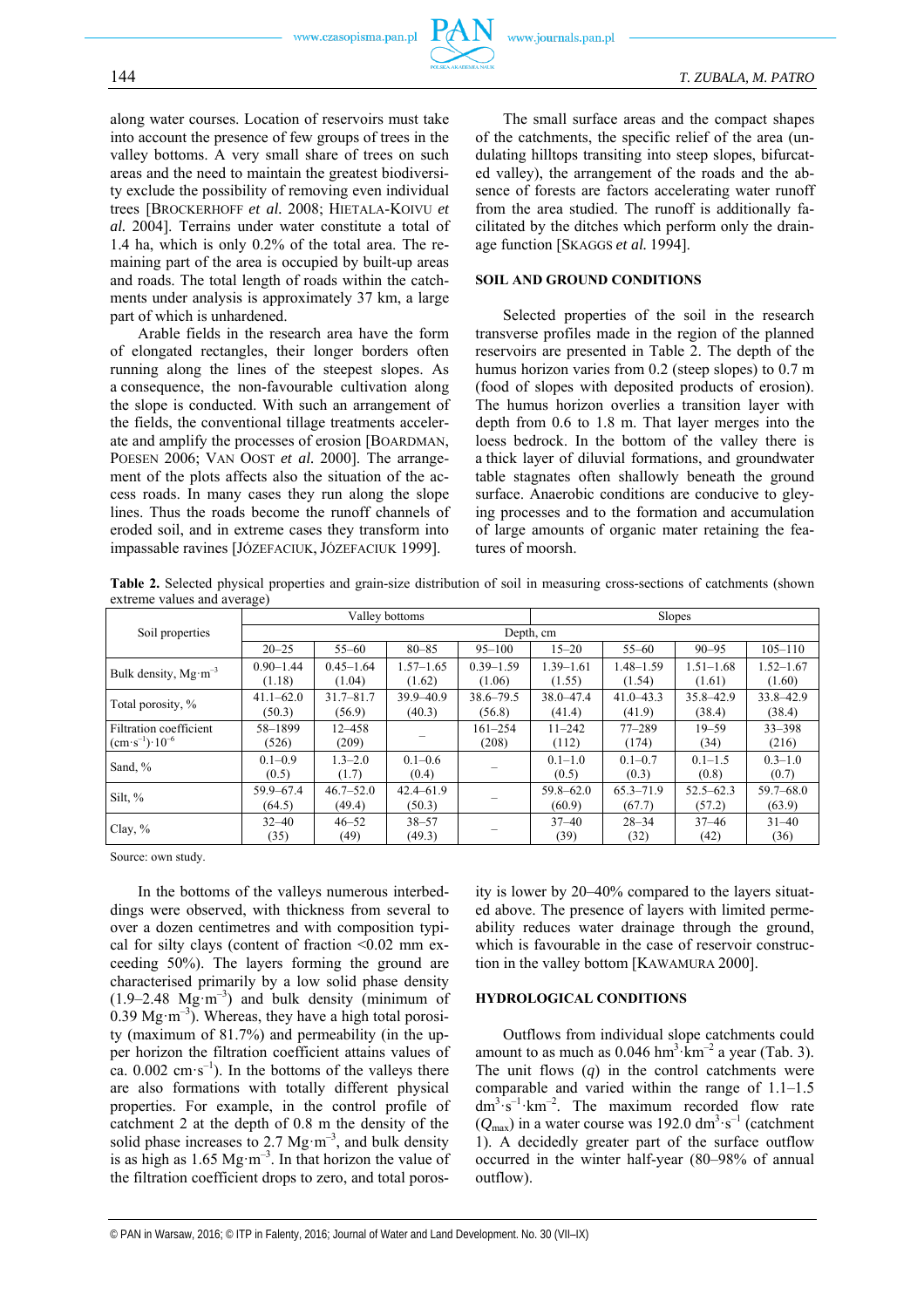| Observation  |          |                     | Catchment 1      |              |                                   |       | Catchment 2           |              |                                   |       |
|--------------|----------|---------------------|------------------|--------------|-----------------------------------|-------|-----------------------|--------------|-----------------------------------|-------|
|              | period   | Precipitation<br>mm | $Q_{\text{max}}$ | $Q_{\rm sr}$ |                                   |       | $Q_{\rm max}$         | $Q_{\rm sr}$ |                                   |       |
|              |          |                     | $dm^3 \cdot s^-$ |              | $dm^3 \cdot s^{-1} \cdot km^{-2}$ | hm    | $dm^{3} \cdot s^{-1}$ |              | $dm^3 \cdot s^{-1} \cdot km^{-2}$ | hm    |
|              | $XI$ -IV | 204                 | 87.0             | 5.0          | 2.7                               | 0.078 | 78.0                  | 10.7         | 2.4                               | 0.167 |
| 2001<br>2002 | $V-X$    | 338                 | 4.0              | 0.3          | 0.2                               | 0.005 | 24.0                  | 2.5          | 0.6                               | 0.040 |
|              | $XI-X$   | 542                 | 87.0             | 2.6          | 1.4                               | 0.083 | 78.0                  | 6.6          | 1.5                               | 0.207 |
| 2002<br>2003 | $XI$ -IV | 130                 | 192.0            | 3.9          | 2.1                               | 0.061 | 158.0                 | 8.2          | 1.8                               | 0.128 |
|              | $V-X$    | 292                 | 1.8              | 0.06         | 0.03                              | 0.001 | 6.0                   | 1.6          | 0.4                               | 0.026 |
|              | $XI-X$   | 422                 | 192.0            | 2.0          | 1.1                               | 0.062 | 158.0                 | 4.9          | 1.1                               | 0.154 |

**Table 3.** Precipitation sums and surface runoff indicators in the studied catchments in 2001–2003

Source: own study.

The obtained results confirmed that the rhythm of outflow from the catchments was determined primarily by the character of supply. The source of supply was rainfall which, especially in the cold season, participated immediately, via surface runoff, in the outflow, and snowfall – supplying the outflow in periods of thaw. Apart from violent and short-lasting high storm water, during the warm half-year there was a gradual decrease of outflow. Summer rains, thanks to high air temperatures and plant vegetation, were used mostly for the processes of evapotranspiration. In July and August there were longer periods with total disappearance of outflow, which was particularly observable during a period of atmospheric and hydrological drought in the second year of the study (annual sum of precipitations 422 mm). The proposed reservoirs could partially meet the water requirements also during such periods – there is a possibility of their rapid filling during incidental flows of water (e.g. storm flows).

#### **GROUND WATERS**

Groundwater levels in the region of the planned reservoirs were changed periodically – seasonally and annually. They resulted primarily from the varied precipitation supply and outflow. Each hydrological year began and ended with a relatively high level of groundwater level in the bottoms of the valleys, the highest levels being recorded usually in the period from February to April (mainly after thaws). In a year with abundant rainfall a notable increase of groundwater level was observed also at the turn of July and August. In an average and a dry year the greatest lowering of groundwater table occurred from June till August. Groundwater table was notably shallower in the valley bottom than at the foot of the slopes (Fig. 2).



Fig. 2. Transverse cross-section (A–A') and longitudinal (B–B') of the bottom of the valley catchment No. 1 with marked reservoir: dark gray – removed soil material, light gray – embankment; source: own elaboration

The mean level in the bottoms of the valleys was 23 cm, while at the foot of the slopes about 50 cm (distance of groundwater table from ground surface). In the valley bottoms the groundwater table often reached the ground surface – in a wet year such high levels persisted in total for nearly five months. The reasons for the persisting waterlogging should also be sought in the grain-size distribution of the surface layer and interbeddings. It creates an impermeable barrier for infiltrating waters.

The lowest level of groundwater table in the valley bottom was noted in a year exceptionally poor in atmospheric precipitation and amounted to 110 cm (catchment 1). In all of the observation wells the mean groundwater levels in the winter half-years were higher than in the summer half-years. The greatest amplitudes of water levels were noted in the case of sites situated at the foot of the slopes – the maximum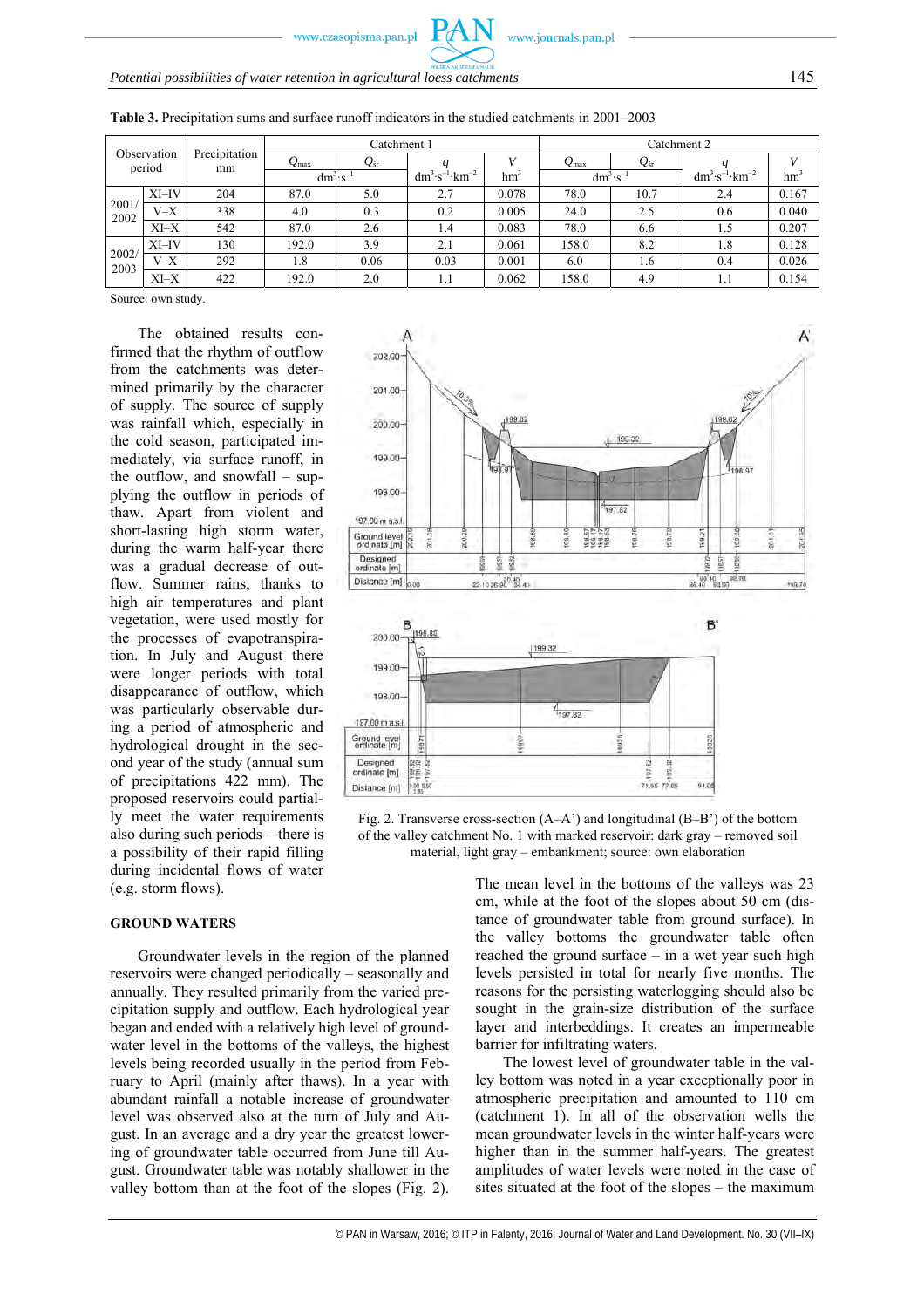

difference attained 142 cm. In the valley bottoms the range of groundwater table levels was 0–110 cm.

In the period of observations there was a tendency towards groundwater level lowering in the control transects, which was related with reduced precipitation supply. At present the drainage ditch situated in the bottom of the valley does not perform its function. Cessation of maintenance of the melioration structures and the lack of in-depth pre-melioration analysis caused the lack of effects of drainage in the central and lower sections of the main valleys.

#### **CONSTRUCTION OF RESERVOIRS AND EXTENSION OF LANDSCAPE RETENTION**

Due to the existing conditions, it is recommended to construct water reservoirs in the bottoms of the valleys of the slope catchments (Fig.  $1-2$ ). The open water surface area will be from  $4500$  to  $7200$  m<sup>2</sup>, with maximum water rise head of 1.5 m and active capacity of 6050–9880 m<sup>3</sup> (Tab. 4).

| Parameter                     | Reservoir |        |        |  |  |  |
|-------------------------------|-----------|--------|--------|--|--|--|
|                               |           |        |        |  |  |  |
| Length / width, m             | 75/60     | 150/46 | 120/60 |  |  |  |
| Total depth, m                |           | 2      |        |  |  |  |
| Maximum water rise head, m    | 1.5       | 1.5    | 1.5    |  |  |  |
| Water surface area, $m2$      | 4500      | 6900   | 7200   |  |  |  |
| Maximum active capacity, $m3$ | 6050      | 9390   | 9880   |  |  |  |
| Volume of earthworks, $m3$    | 5860      | 8250   | 8335   |  |  |  |
| Protective geomembrane, $m2$  | 1260      | 1380   | 1800   |  |  |  |

**Table 4.** Parameters of water reservoirs

Source: own study.

The small widths of the valleys and the close vicinity of arable lands are arguments for the construction of dug reservoirs with embankments (Fig. 2). The application of deepening, without free basing of the reservoirs on the natural banks of the valleys, will increase the scope of work and the costs and time of performance, but it will reduce to the minimum the necessity of changes in the use of the neighbouring lands and will remove the banks of the planned reservoirs from arable fields. This reduces a threat of contamination by agricultural pollutants [DZIKIEWICZ 2000; EVANS 2012]. In addition, thanks to the deepening it will be possible to get rid of a notable part of organic matter deposited in the bottoms (source of biogenic elements) [BAJKIEWICZ-GRABOWSKA, ZDA-NOWSKI 2006; JARVIE *et al.* 2005] and to gain volume without any effect on the neighbouring agricultural lands (groundwater levels). The planned reservoirs will have rectangular shapes – shoreline formation, including embankment construction, will be made with the use of the earth material acquired (Fig. 2). The bottoms of the reservoirs will be levelled in all directions. The adopted longitudinal profiles will prevent the backwater effect of the damming. In the case of reservoirs 1 and 3 it is recommended to construct earth dams, while reservoir 2 will be based on the

body of the existing road embankment (Fig. 1). The damming structures will be reinforced and protected with geosynthetics against soaking. Emptying of the reservoirs will be possible thanks to the use of monks. The choice of the outlet structures should take into account the risk of transporting the products of erosion into the reservoir bowls (colmatation cannot interfere with water outflow from the water bodies). The supply of the reservoirs with water can take place with the use of weirs or suitably profiled channels incised into the banks on the inflow side. In the case of the side walls and dams the bank slope should be 1:2, while the banks on the inflow side should be formed with slope of 1:4 (Fig. 2) and suitably strengthened, e.g. with stone outlay (there is a possibility downflows on the full width of the valley). In certain cases girdling ditches were also designed, the function of which will be absorb waters flowing down directly from the valley slopes (vicinity of reservoirs 1 and 2) or the small side valley (western bank of reservoir 3) directly to the water courses below the damming profiles.

The suggested location and structure of the reservoirs will not involve any threat to the adjacent areas, presented in the literature [MANATUNGE *et al.* 2008; MIODUSZEWSKI 2012; ŻBIKOWSKI, ŻELAZO 1993]. As an instance, no technical infrastructure, including buildings, has been noted in the valley bottoms. Though the reservoirs will play the role of biofilters [HARRELL, RANJITHAN 2003], they should also be protected to extend their service life. For this purpose it is necessary to create buffer zones between water and land, introducing special vegetation stopping excessive contamination from getting to the reservoirs (biogeochemical barriers) [CORRELL 2005; MANDER *et al*. 2005; RYSZKOWSKI *et al.* 1999]. At this stage it is not planned to build sedimentation tanks above the reservoirs, therefore gradual silting should be expected, and the necessity of periodic removal of sediments from the bottoms should be taken into account. In the case of a high threat on the part of soil erosion products it will be required to designate sedimentation zones, separated from the reservoirs with stone overflows [MOLINA-NAVARRO *et al.* 2014].

For effective improvement and qualitative protection of water resources an attempt at expanding the landscape retention should also be undertaken [CHEN *et al.* 2010; SUN *et al.* 2006]. In the opinion of authors it is necessary to conduct tree plantings on as large area as possible – first on areas with slopes greater than 15%. However, due to the agricultural character of the area and to its very good soils, the application of measures of this kind cannot be a limitation for the agricultural production area. There is a need to create protection of high nature-value landscape interiors, e.g. turf and bush enclaves in the side valleys and on mid-field scarps. As the basic elements of the biological building it is planned to introduce plantings of turfs in the bottoms of the main valleys and on the lines of periodic downflows (17.5 ha), and plantings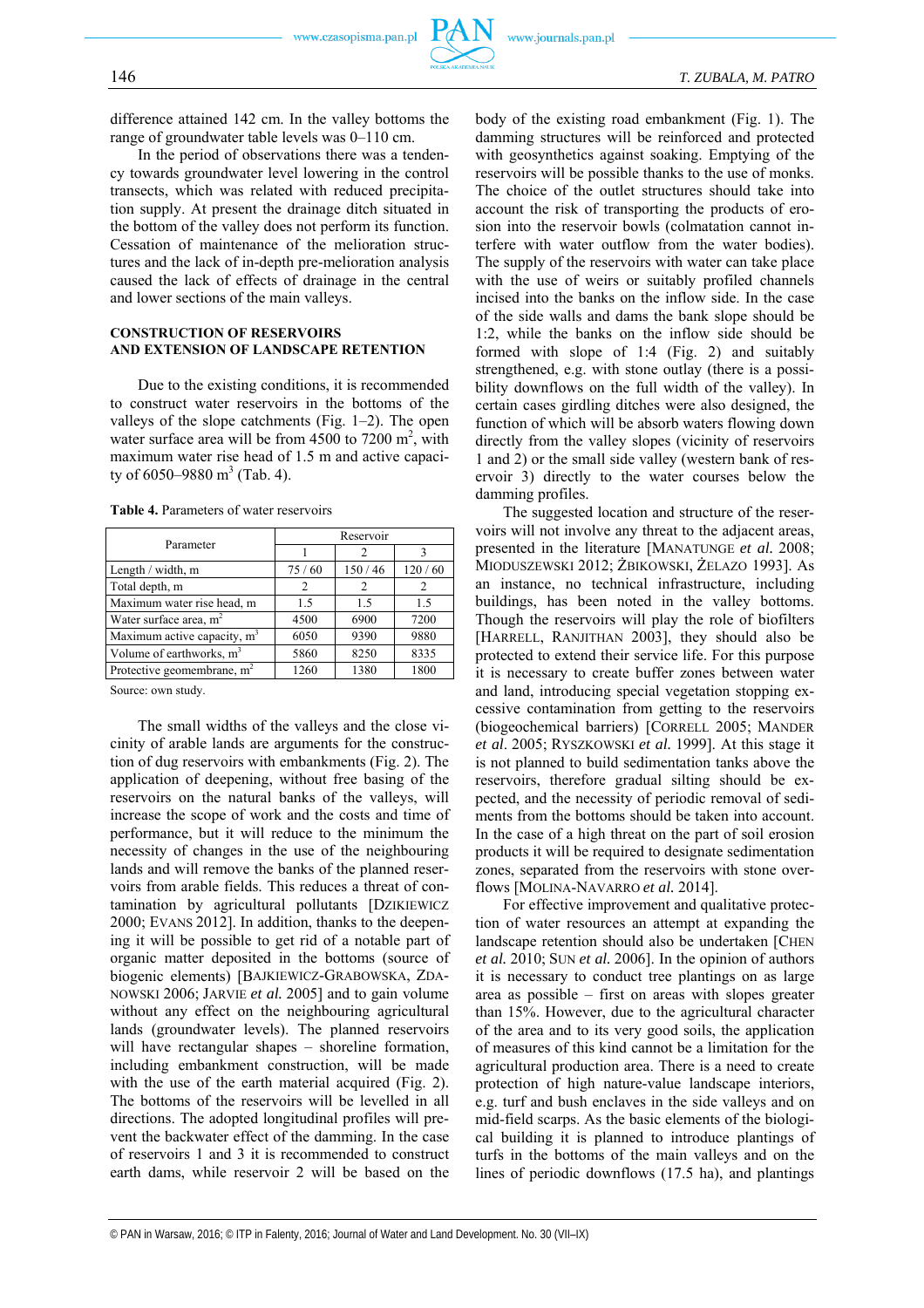# *Potential possibilities of water retention in agricultural loess catchments* 147

of trees along the roads and in the area of steep slopes (belt, row  $-18.8$  km, area plantings  $-4.4$  ha). In this regard both the selection of tree species and the organisation of the plantings are very important (taking into account the habitat conditions, selection of sites, structure) [WĘGOREK 1985; 1995; ZAJĄCZKOWSKI 2001]. Increasing the participation of orchards on the slopes with a slightly smaller falls is also proposed (8 ha).

An important aspect in the construction of small reservoirs in agricultural areas is their effect on raising the groundwater level [HAYASHI, ROSENBERRY 2002; WINTER 1999]. The creation of small reservoirs outside of river valleys is a possible and favourable solution not only from the viewpoint of increasing the water resources of the catchments, but also because it may contribute to an improvement of quality of the waters [MIODUSZEWSKI 2012; WIATKOWSKI 2011; ZUBALA 2009], protection against erosion [PATRO 2008; POWERS *et al.* 2014] and enhancing the attractiveness of the landscape [BELL 2004; JANECZKO 2009]. Moreover, reservoirs enhance the biodiversity in the agricultural landscape, creating a favourable habitat for aquatic flora and fauna [DAVIES *et al.* 2008; WILLIAMS *et al.* 2004].

# **CONCLUSIONS**

Many regions of the world face the problem of water deficit. Also in Europe there are countries whose resources do not exceed  $1700 \text{ m}^3$  a year per one inhabitant. The reasons for this state may be various, but there is only one rapid and effective method of improving the water balance – expansion of retention. Unfortunately, not everywhere there are possibilities of constructing large reservoirs on the main water courses of a drainage basin. In such a situation improvement of water resources should be sought in the sub-catchments, with the use of smaller but more numerous and much cheaper retention reservoirs. This is possible e.g. in strong-relief agricultural areas, where periodic outflows of surface waters is observed. This applies not only to many regions of Poland, but also to other areas in the world with similar characteristics and land use.

In the case of strong-relief agricultural catchments favourable conditions for the construction of small reservoirs occur in waterlogged bottoms of valleys (especially where maintenance of melioration structures has been neglected). The study demonstrated that such places offer favourable opportunities for the construction of small reservoirs with water surface areas of about  $7000 \text{ m}^2$  and active volumes of nearly 10 000 m3 . Under the conditions of the study, a single reservoir could retain during an event from 4.5 to 9.7% of the annual outflow. On loessic areas, in basins of fourth rank (area of about  $150 \text{ km}^2$ ) there could be as many as 50 side valleys. Construction of one reservoir (with the parameters presented in the article) in each valley could give temporary surface retention

at level of 500 000  $m<sup>3</sup>$ . At the same time, the suggested solution does not cause negative effects in natural aquatic ecosystems, as in the case of large dams. Small dams will be located on periodic streams – apart from the main valley. Farmers should be encouraged to seek "own water sources" (retention facilities on land excluded from agricultural use), using appropriate economic instruments. Households that would have shown a significant decrease in the consumption of tap water could be offered appropriate tax incentives.

Due to the high susceptibility of small reservoirs to anthropopressure and to the high probability of its occurrence in agricultural areas, it is necessary to undertake actions, already at the design stage, that will protect the reservoirs against excessive inflow of biogenic elements and eroded soil material. The lack of such solutions (biogeochemical barriers) will cause their rapid eutrophication and silting. It is also important due to the need of efficient operation of such reservoirs which may be an element of protection of natural water bodies against contamination. Particular attention should be paid to the introduction of midfield shelterbelts, which also would contribute to increasing the retention of landscape. Shelterbelts and water reservoirs will also have a significant effect on the improvement of the simplified agricultural landscape and on increasing biodiversity through the diversification of habitats.

#### **Acknowledgements**



Dofinansowano ze środków Wojewódzkiego Funduszu Ochrony Środowiska i Gospodarki Wodnej w Lublinie Cofinanced by Voivodeship Fund for Environmental Protection and Water Management in Lublin

# **REFERENCES**

- BAJKIEWICZ-GRABOWSKA E., ZDANOWSKI B. 2006. Phosphorus retention in lake sections of Struga Siedmiu Jezior. Limnological Review. No. 6 p. 5–12.
- BELL S. 2004. Elements of visual design in the landscape. New York. Spon Press London. ISBN 978-0415325189 pp. 224.
- BOARDMAN J., POESEN J. 2006. Soil erosion in Europe. Chichester. U.K. Wiley. ISBN 9780470859100 pp. 855.
- BOUWER H. 2000. Integrated water management: emerging issues and challenges. Agricultural Water Management. No. 45 p. 217–228.
- BROCKERHOFF E.G., JACTEL H., PARROTTA J.A., QUINE C.P., SAYER J. 2008. Plantation forests and biodiversity: oxymoron or opportunity? Biodiversity and Conservation. Vol. 17. Iss. 5 p. 925–951.
- CHEN L., WANG J., WEI W., FU B., WU D. 2010. Effects of landscape restoration on soil water storage and water use in the Loess Plateau Region, China. Forest Ecology and Management. Vol. 259. Iss. 7 p. 1291–1298.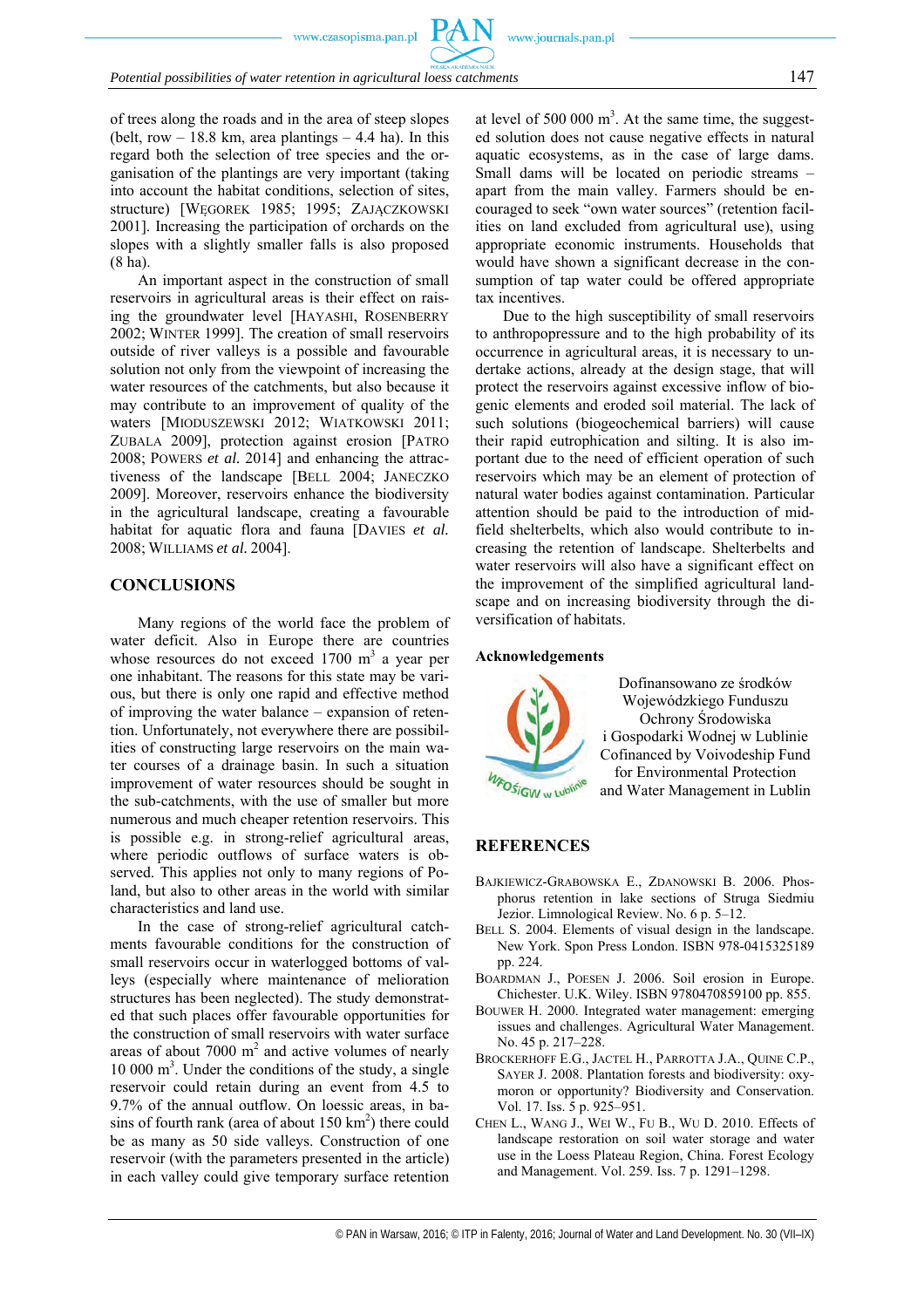- CORRELL D.L. 2005. Principles of planning and establishment of buffer zones. Ecological Engineering. Vol. 24. Iss. 5 p. 433–439.
- DAVIS M. 2007. Integrated water resource management and water sharing. Journal of Water Resources Planning and Management. Vol. 133. Spec. iss. Transboundary Water Sharing p. 427–445.
- DAVIES B., BIGGS J., WILLIAMS P., WITHFIELD M., NICOLET P., SEAR D., BRAY S., MAUND S. 2008. Comparative biodiversity of aquatic habitats in the European agricultural landscape. Agriculture, Ecosystems and Environment. Vol. 125. Iss. 1–4 p. 1–8.
- DEITCH M.J., MERENLENDER A.M., FEIRER S. 2013. Cumulative effects of small reservoirs on streamflow in Northern Coastal California Catchments. Water Resources Management. Vol. 27. Iss. 15 p. 5101–5118. DOI: 10.1007/s11269-013-0455-4.
- DZIKIEWICZ M. 2000. Activities in nonpoint pollution control in rural areas of Poland. Ecological Engineering. Vol. 14. Iss. 4 p. 429–434.
- EEA 2012. European waters current status and future challenges. Synthesis. EEA Report. No 9. ISBN 978-92- 9213-341-2 pp. 52.
- Eurostat 2011. Energy, transport and environment indicators. Luxembourg. Publications Office of the European Union. ISBN 978-92-79-21384-7 pp. 211.
- EVANS R. 2012. Reconnaissance surveys to assess sources of diffuse pollution in rural catchments in East Anglia, eastern England – implications for policy. Water and Environment Journal. No 26 p. 200–211.
- FAO 2003. Review of world water resources by country. Rome. Water Report. No. 23. ISSN 1020-1203 pp. 111.
- GORDON L.J., FINLAYSON C.M., FALKENMARK M. 2010. Managing water in agriculture for food production and other ecosystem services. Agricultural Water Management. Vol. 97. Iss. 4 p. 512–519.
- GRAYMAN W.M., LOUCKS D., SAITO L. 2012. Toward a sustainable water future. Visions for 2050. EWRI, ASCE. ISBN 978-0-7844-1207-7 pp. 398.
- HARRELL L., RANJITHAN S. 2003. Detention pond design and land use planning for watershed management. Journal of Water Resources Planning and Management. Vol. 129. Iss. 2 p. 98–106.
- HAYASHI M., ROSENBERRY D.O. 2002. Effects of groundwater exchange on the hydrology and ecology of surface waters. Groundwater. Vol. 40. No. 3 p. 309–316.
- HIETALA-KOIVU R., LANKOSKI J., TARMI S. 2004. Loss of biodiversity and its social cost in an agricultural landscape. Agriculture, Ecosystems and Environment. Vol. 103. Iss. 1 p. 75–83.
- JANECZKO E. 2009. The role and importance of forest watercourses and water reservoirs in designing landscape values of forests. Journal of Water and Land Development. No. 13a p. 177–185.
- JARVIE H.P., JÜRGENS M.D., WILLIAM R.J., NEAL C., DAVIES J.L., BARRETT C., WHITE J. 2005. Role of river bed sediments as sources and sinks of phosphorus across two major eutrophic UK river basins: the Hampshire Avon and Herefordshire Wye. Journal of Hydrology. Vol. 304. Iss. 1–4 p. 51–74.
- JÓZEFACIUK A., JÓZEFACIUK C. 1999. Ochrona gruntów przed erozją [Land protection against erosion]. Puławy. IUNG. ISBN 83-88-031-21-X pp. 110.
- JUSZCZAK R., KĘDZIORA A. 2003. Threats to and deterioration of small water reservoirs located within Wyskoć catchment. Polish Journal of Environmental Studies Vol. 12. No. 5 p. 567–573.
- KAWAMURA S. 2000. Integrated design and operation of water treatment facilities. 2<sup>nd</sup> ed. New York. Wiley. ISBN 978-0471350934 pp. 720.
- KOWALEWSKI Z. 2003. Wpływ retencjonowania wód powierzchniowych na bilans wodny małych zlewni rolniczych [The effect of surface retention on the water balance of small agricultural catchments]. Woda-Środowisko-Obszary Wiejskie. Rozprawy naukowe i monografie. Nr 6. ISBN 83-88763-31-8 pp. 126.
- KOWALEWSKI Z. 2008. Actions for small water retention undertaken in Poland. Journal of Water and Land Development. No. 12 p. 155–167.
- MANATUNGE J., NAKAYAMA M., PRIYADARSHANA T. 2008. Environmental and social impacts of reservoirs: issues and mitigation. Oceans and Aquatic Ecosystems. Vol. 1 p. 212–255.
- MANDER U., HAYAKAWA Y., KUUSEMENTS V. 2005. Purification processes, ecological functions, planning and design of riparian buffer zones in agricultural watersheds. Ecological Engineering. Vol. 24. Iss. 5 p. 421–432.
- MIODUSZEWSKI W. 1994. Ochrona i kształtowanie zasobów wodnych w małych rolniczych zlewniach rzecznych [Protection and water resources shaping in small agricultural river catchments]. Materiały Informacyjne. Nr 25. Falenty. IMUZ. ISSN 08060-1410 pp. 104.
- MIODUSZEWSKI W. 2003. Mała retencja. Ochrona zasobów wodnych i środowiska naturalnego. Poradnik [Small retention. Protection of water resources and natural environment. Guidebook]. Falenty. IMUZ. ISBN 83-88763- 24-5 pp. 49.
- MIODUSZEWSKI W. 2012. Small water reservoirs their function and construction. Journal of Water and Land Development. No. 17 p. 45–52.
- MIRCHI A., WATKINS D.W. JR, HUCKINS C.J., MADANI K., HJORTH P. 2014. Water resources management in a homogenizing world: Averting the growth and underinvestment trajectory. Water Resources Research. Vol. 50. Iss. 9 p. 7515–7526.
- MOLINA-NAVARRO E., MARTINEZ-PEREZ S., SASTRE-MERLIN A., BIENES-ALLAS R. 2014. Catchment erosion and sediment delivery in a limno-reservoir basin using a simple methodology. Water Resources Management. Vol. 28. Iss. 8 p. 2129–2143.
- PATRO M. 2008. Influence of in-field retention reservoirs on soil outflow from a catchment. Annales of Warsaw University of Life Sciences – SGGW. Land Reclamation. No. 39 p. 103–109.
- PATRO M., ZUBALA T. 2012. Possibilities of shaping the water retention in agricultural landscape. Teka Komisji Ochrony i Kształtowania Środowiska Przyrodniczego. T. 9 p. 143–152.
- POWERS S.M., ROBERTSON D.M., STANLEY E.H. 2014. Effects of lakes and reservoirs on annual river nitrogen, phosphorus, and sediment export in agricultural and forested landscapes. Hydrological Processes. Vol. 28. Iss. 24 p. 5919–5937.
- RYSZKOWSKI L., BARTOSZEWICZ A., KĘDZIORA A. 1999. Management of matter fluxes by biogeochemical barriers at the agricultural landscape level. Landscape Ecology. Vol. 14. Iss. 5 p. 479–492.
- SKAGGS R.W., BREVÉ M.A., GILLIAM J.W. 1994. Hydrologic and water quality impacts of agricultural drainage. Critical Reviews in Environmental Science and Technology. Vol. 24. Iss. 1 p. 1–32.
- SUN G., ZHOU G.Y., ZHANG A.Q., WEI X.H., MCNULTY S.G., VOSE J.M. 2006. Potential water yield reduction